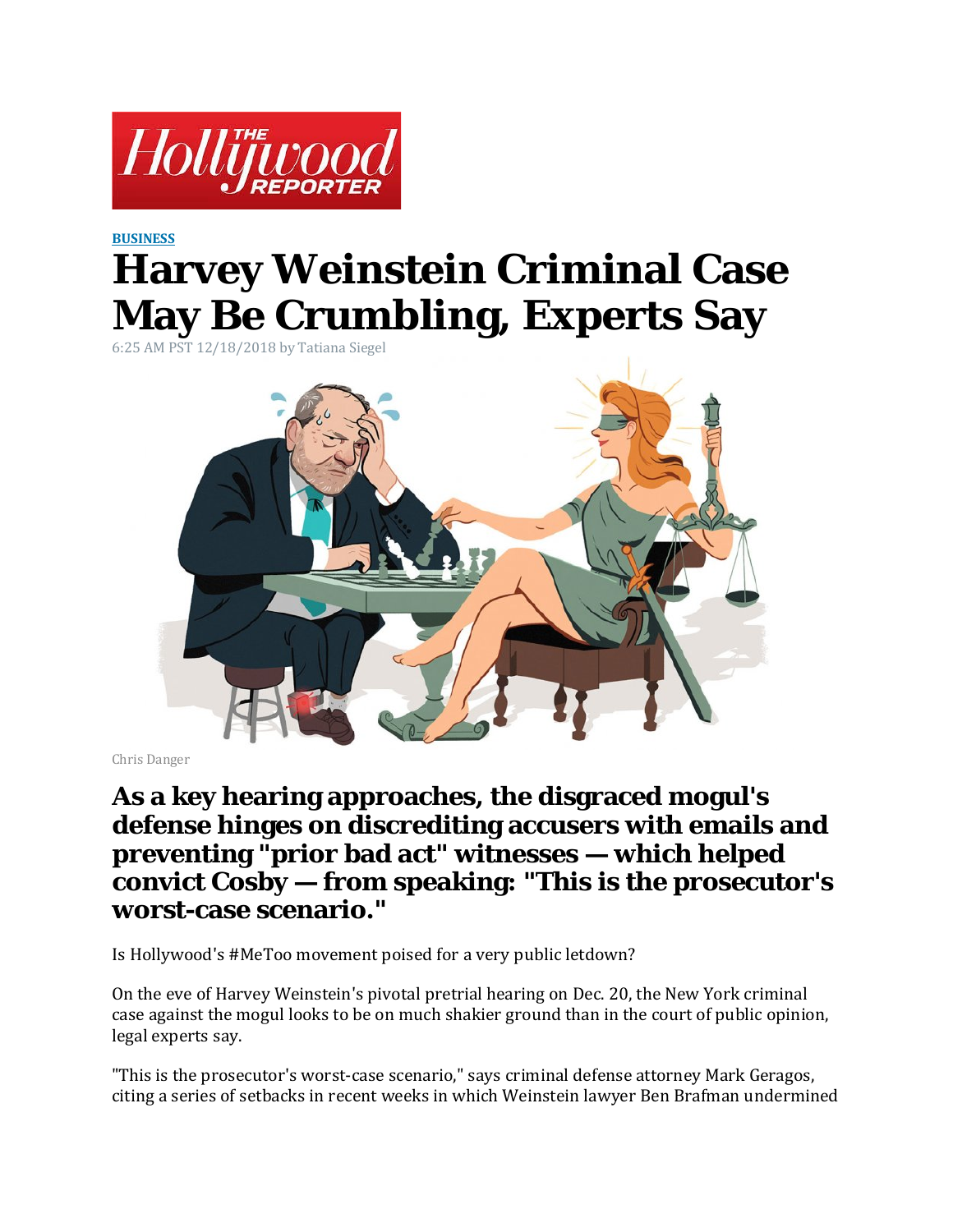the credibility of the New York police department, the grand jury process, and the three women who accused the disgraced producer of rape and sexual assault.

The prosecution suffered its biggest blow in October when Judge James Burke tossed a count involving allegations made by Lucia Evans, one of the original accusers in Ronan Farrow's *New Yorker* exposé, who said Weinstein forced her to perform oral sex on him in 2004. Evans' grand jury testimony was thrown out because an NYPD detective failed to pass along information to prosecutors that contradicted the former actress' account.

In a previous motion, Brafman claimed that Assistant District Attorney Joan Illuzzi-Orbon was given information that would contradict Evans' testimony, and "it was the prosecutor who unethically withheld this information from the Grand Jury and it is they who are now lying to the Court." Perhaps most controversial, Brafman also presented a series of emails to Weinstein from accuser Miriam "Mimi" Haleyi, who wrote endearments like "Miss you too," "Lots of Love" and "xxxxx" in the years after a 2006 encounter in New York in which she says she was sexually assaulted by the producer. In October 2017, Haleyi made one of the most salacious accusations against Weinstein when she said during a press conference, with attorney Gloria Allred at her side, that the Oscar winner pulled out her tampon and orally forced himself on her.

"Credibility and reliability of the government's witnesses is obviously an essential consideration for any good prosecutor," says Greenberg Traurig's Mathew S. Rosengart, himself a former prosecutor. "This was particularly true in this matter because Brafman is masterful at picking apart witnesses and creating reasonable doubt based upon law enforcement or other errors. He did that in the Dominique Strauss-Kahn case against this very same DA's office."

Now Burke is expected to decide on the next step in the case against Weinstein, 66. He is facing five counts of rape and sexual assault, and Brafman is looking for a dismissal, which remains unlikely given the highly charged nature of Weinstein's alleged crimes. But the judge could opt for an evidentiary hearing or press pause and ask for more briefing.

In the wake of Weinstein's arrest in May, his accusers' hopes hinged on the prospect of a parade of women testifying as "prior bad act" witnesses, given that dozens of women had come forward with their own troubling accounts involving the producer, including high-profile actresses like Angelina Jolie and Uma Thurman. That tactic helped the prosecution in Pennsylvania land a conviction for Bill Cosby in this year's sexual assault retrial. But that is rarely allowed in New York and is a difficult legal hurdle for a prosecutor to overcome. Brafman also is prepared to present emails that would undercut possible witnesses.

In fact, Weinstein's fate may hang on the admissibility of additional emails. Attorney Alan Dershowitz, who was brought on by Brafman as a consultant, says there are more emails the defense plans to present as exculpatory evidence, even as lawyers for accusers complain about the strategy out of confidentiality concerns.

"You can't both accuse someone publicly and then hide behind privacy to keep highly relevant evidence out," says Dershowitz. "The evidence I've seen doesn't embarrass anyone. It suggests a loving relationship that seems fairly commonplace. For people who say, 'This is the way that people behave [after an assault] and you can't make judgments on these things,' well that's for the public to judge and for courts to judge."